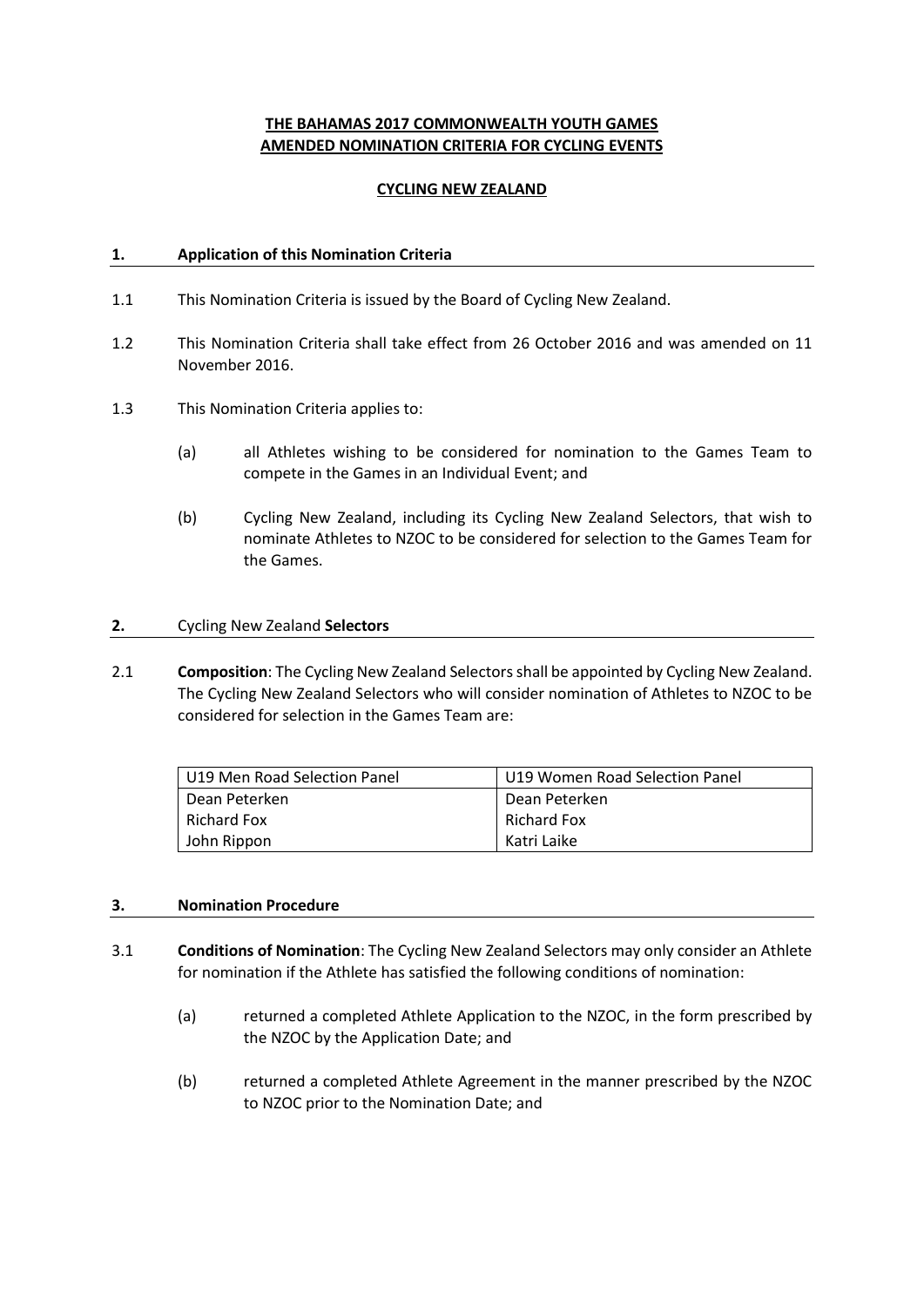- (c) demonstrated to the satisfaction of Cycling New Zealand that they are not suffering any physical or mental impairment that would prevent them from competing in the Games to the highest possible standard; and
- (d) acted in such a manner so as not to bring the Athlete, the sport, Cycling New Zealand or the NZOC into public disrepute; and
- (e) to Cycling New Zealand's knowledge has not used or administered any substance which, if it had been detected as being present in the Athlete's body tissue or fluids, would have constituted doping, or used any prohibited method or committed any other doping offence as defined in Cycling New Zealand's, the International Federation's (IF's) or NZOC's Integrity Regulation; and
- (f) from 8 January 2017 has provided their name and contact address details to NZOC for the purpose of out of competition drug testing with Drug Free Sport New Zealand; and
- (g) be New Zealand Citizen with a New Zealand passport; and
- (h) have membership of Cycling New Zealand or one of its members (e.g. a club); and,
- (i) be born in 1999 or 2000; and
- (j) have a current racing licence issued by Cycling New Zealand or another federation affiliated with the UCI, with the nationality marked as "NZL"*.*
- 3.2 **Nomination if Nomination Criteria Met**: Provided the requirement set out in clause 3.1 is met, the Cycling New Zealand Selectors shall nominate those Athletes it considers meet the Nomination Criteria set out below, subject to any quota restriction in clause 3.3.
- 3.3 **Quota Places:** The Games Team quota for NZOC has been determined by the Bahamas 2017 Games Organising Committee at 28 Athletes for New Zealand, across all sports. Automatic nominations are not applicable for this Nomination Criteria as Games Team size will be determined by the NZOC quota allocated by the Bahamas 2017 Local Organising Committee**.**

### **4. Nomination Criteria**

- 4.1 **Nomination Criteria**: The Cycling New Zealand Nomination Criteria for nomination to the Games Team is made up of two parts:
	- (a) the Over-Riding Nomination Criteria specified in clause [4.2;](#page-1-0) and
	- (b) the Specific Nomination Factors specified in clause 4.3.

### <span id="page-1-0"></span>4.2 **Over-Riding Nomination Criteria**:

(a) In determining whether or not to nominate an Athlete to a Cycling Event, the Cycling New Zealand Selectors must be satisfied overall that the Athlete: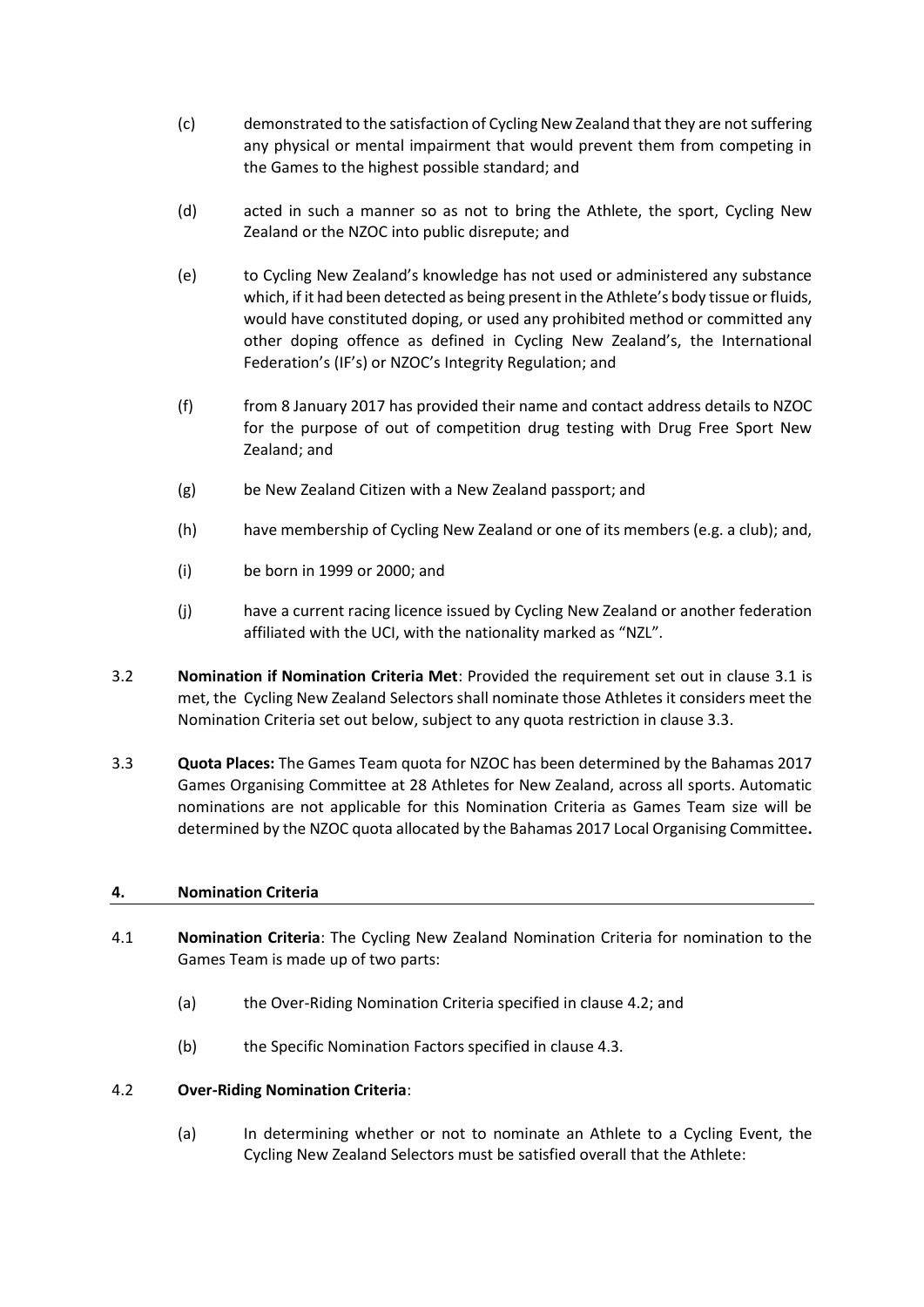- i. has demonstrated the capability to achieve a place in the top 3 at Cycling New Zealand approved major age group competitions; and
- ii. has a track record of sufficient quality and depth that Cycling New Zealand believes demonstrates the Athlete will perform with distinction at the Games.
- (b) Evidence: In determining whether or not the Athlete has or have met the Over-Riding Nomination Criteria for Individual Events in clause 4.2(a) above, the Cycling New Zealand Selectors shall consider the Athlete's performances and results in the Cycling Event at which they seek to be selected for the Games in the following Key Events during the period 26 October 2016 to1 May 2017:
	- Te Awamutu Junior Tour 29-30 April 2017; and
	- Other Cycling New Zealand approved U19 events.
- 4.3 **Specific Nomination Factors**: When considering the Over-Riding Nomination Criteria above, the Cycling New Zealand Selectors may also take into account any one or more of the following factors about an Athlete:
	- (a) any other performances or results in competitions / events in addition to the Key Events;
	- (b) adequate fitness and a commitment to maintain a fitness and training programme as agreed with the applicable coach(es);
	- (c) demonstrated good behaviour, including a commitment to training and attendance at training camps;
	- (d) demonstrated compatibility with others in a team environment;
	- (e) demonstrated compliance with the rules of events and competitions;
	- (f) understanding and respect for the obligations that accompany being a member of a New Zealand team when competing at the Games, including respect for team members and support staff;
	- (g) willingness to promote Cycling New Zealand in a positive manner;
	- (h) demonstrated ability to take personal responsibility for self and their results;
	- (i) proven ability to be reliable; and
	- (j) any other factor(s) the Cycling New Zealand Selectors consider relevant.
- 4.4 **Own Enquiries:** In considering any one or more of the above factors, the Cycling New Zealand Selectors may make such enquiries of the Athlete, or other persons, as they see fit.
- 4.5 **Weight to be given to Specific Nomination Factors:** The Cycling New Zealand Selectors may give weight to any one or more of the Specific Nomination Factors and, if it does, to apply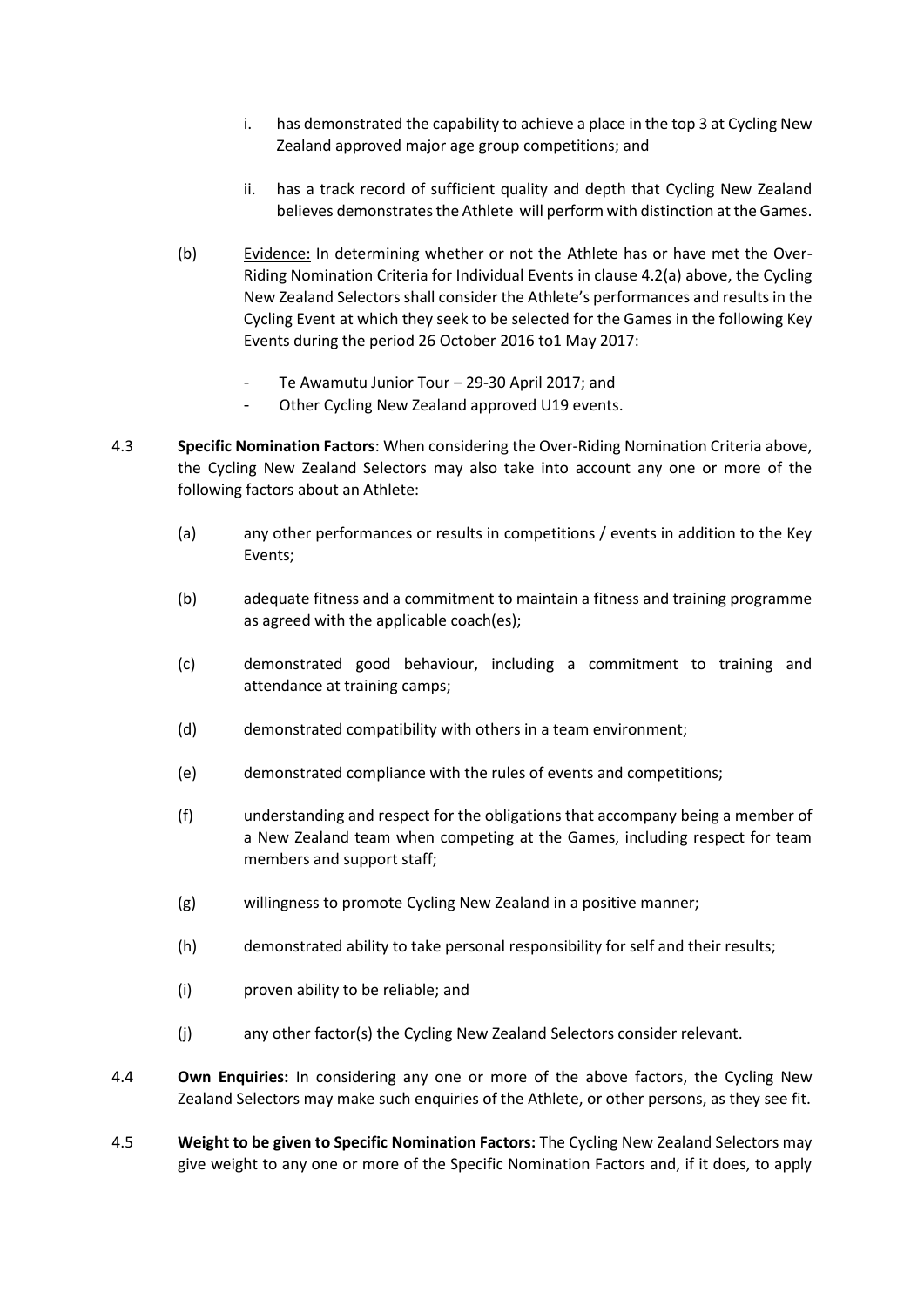such weighting to one or more Athletes. No particular factor shall be weighted more or less significantly by reason only of the order in which that factor appears in this Nomination Criteria.

- 4.6 **Extenuating Circumstances:** In any decision regarding the nomination of Athletes to the Games Team, the Cycling New Zealand Selectors may, in their sole discretion, take into account any extenuating circumstances in accordance with claus[e 5](#page-3-0) below.
- 4.7 **Nomination Procedure:** After consideration of this Nomination Criteria, the Cycling New Zealand Selectors shall follow the procedure set out in clause 9 of the NZOC Nomination and Selection Regulation.
- 4.8 **Permission to Start:** In addition, at the sole discretion of the NZOC, Athletes who qualify for nomination in accordance with this Nomination Criteria, on Cycling New Zealand's request to the NZOC and if they are selected to the Games Team by the NZOC, request permission to start in the time trial event if this event is confirmed at the Games and there is an available place and where competing in the time trial event will not have any detrimental effect on the Cycling Event they have already been selected for.

### <span id="page-3-0"></span>**5. Extenuating Circumstances**

- 5.1 **Extenuating Circumstances:** In considering the nomination of Athletes in accordance with this Nomination Criteria, the Cycling New Zealand Selectors may, in their sole discretion, give weight to any extenuating circumstances which may include, but are not limited to, the following:
	- (a) injury or illness;
	- (b) travel delays;
	- (c) equipment failure;
	- (d) bereavement or personal misfortune; and/or
	- (e) any other factors reasonably considered by the Cycling New Zealand Selectors to constitute extenuating circumstances.
- 5.2 **Athlete to Advise:** Athletes unable to compete at events, trials, or other attendances required under this Nomination Criteria, must advise the Chief Executive of the extenuating circumstances and reasons, in writing, with as much advance notice as possible and ideally seven (7) days prior to the commencement of the event, trial or other attendance. If the Chief Executive is not notified of any extenuating circumstances in accordance with this Nomination Criteria, then the Cycling New Zealand Selectors have no obligation to rely on such circumstances.
- 5.3 **Medical Certificate:** In the case of injury or illness, Athletes may be required by the Cycling New Zealand Selectors to provide a medical certificate and/or to undergo an examination by a health practitioner/s nominated by the Cycling New Zealand Selectors, and to provide that opinion and/or report to the Cycling New Zealand Selectors. Any failure to agree to such a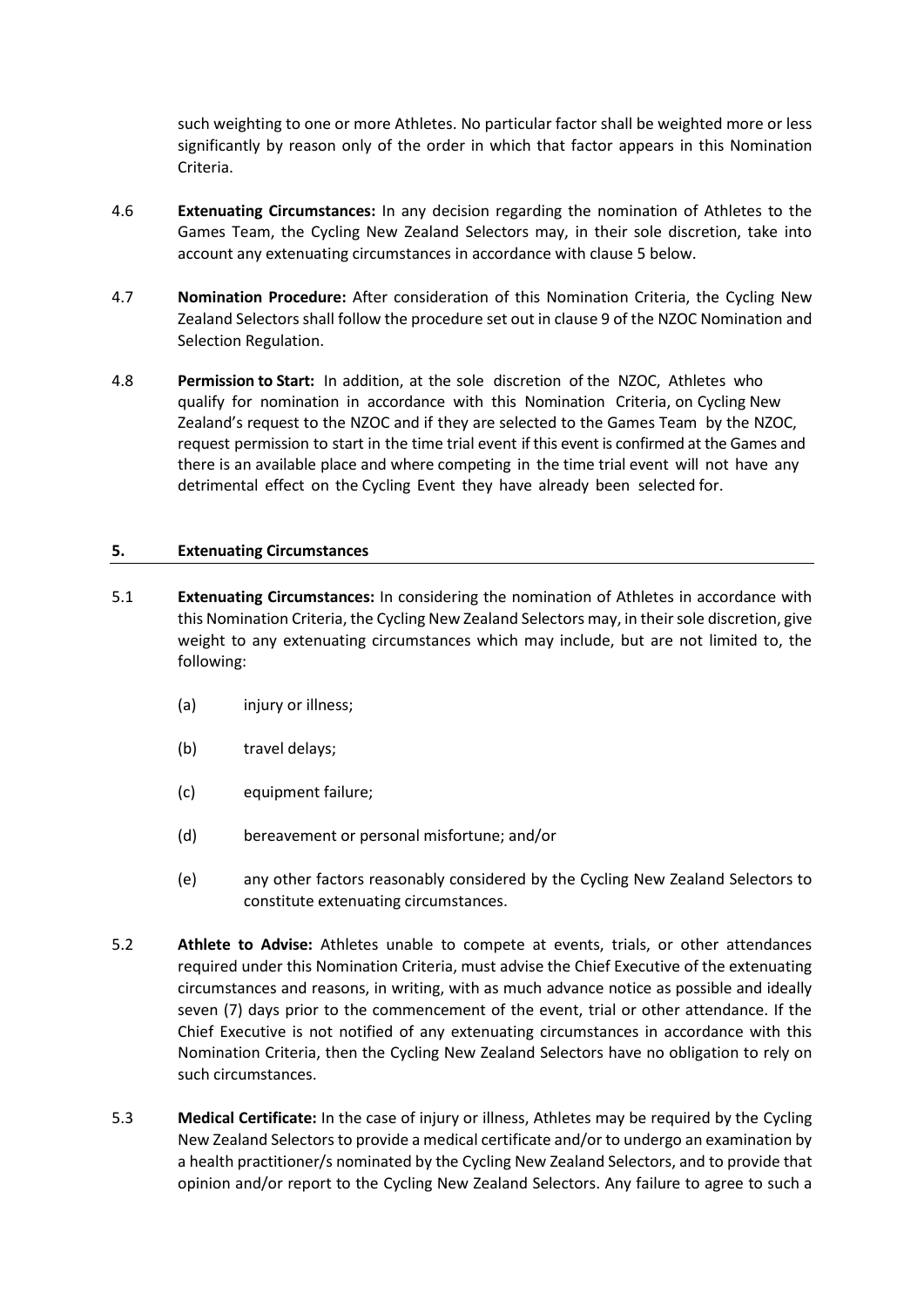request may result in the Cycling New Zealand Selectors being unable to consider the injury or illness as an extenuating circumstance.

5.4 **Case by Case:** In the case of any extenuating circumstance/s, the Cycling New Zealand Selectors will make a decision on a case-by-case basis.

### **6. Appeal Procedure**

- 6.1 **Nomination Appeals**: An Athlete may appeal to Cycling New Zealand against their nonnomination to the NZOC by the Cycling New Zealand Selectors provided that the Athlete has returned a completed:
	- (a) Athlete Application to the NZOC by the Application Date; and
	- (b) Athlete Agreement to the NZOC by the Nomination Date.
- 6.2 **Procedures for Nomination Appeals**: Any appeal under paragraph 6.1 must be made in accordance with the procedures set out in clause 13 of the NZOC Nomination and Selection Regulation.

#### **7. Inconsistencies**

- 7.1 **NZOC Nomination and Selection Regulation:** In the event there is any inconsistency between this Nomination Criteria and the NZOC Nomination and Selection Regulation, the NZOC Nomination and Selection Regulation shall prevail.
- 7.2 **CGF Sport Programme Criteria:** If this Nomination Criteria imposes a higher qualification standard or a lesser number of participants than stated by CGF, this shall not be regarded as an inconsistency.

### **8. Amendments to this Nomination Criteria**

- 8.1 **Prior to Nomination Date:** This Nomination Criteria may be amended or supplemented from time to time by the Board, before the Nomination Date, provided NZOC has approved the amendment/s and supplement/s.
- 8.2 **Notice:** The Board will give as much notice as possible of any amendment/s or supplement/s made under clause 8.1 to this Nomination Criteria, to persons it considers may be affected by any such amendment/s or supplement/s.

#### **9. Definitions**

9.1 **Application Date** means 8 January 2017, by which Athletes must submit a completed Athlete Application in accordance with clause 8.3 of the NZOC Nomination and Selection Regulation.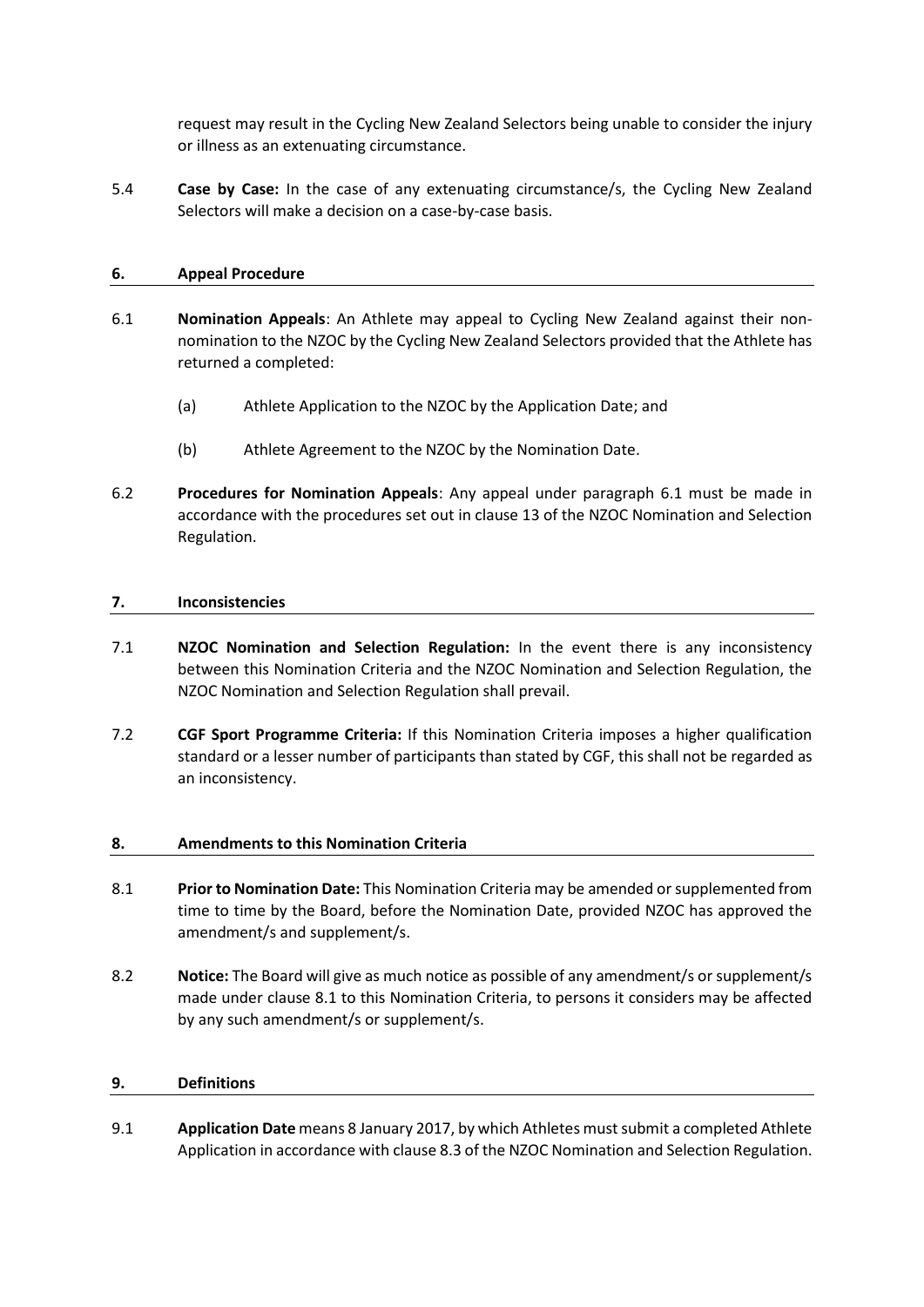- 9.2 **Athlete** means a person who wishes to be considered for nomination to the Games Team.
- 9.3 **Athlete Agreement** means the agreement that must be completed by any Athlete wishing to be considered for nomination and selection to the Games Team in accordance with clause 8.4 of the NZOC Nomination and Selection Regulation.
- 9.4 **Athlete Application** means the form set by the NZOC that must be completed by any Athlete applying to be nominated and selected to the Games Team.
- 9.5 **Board** means the Board of Cycling New Zealand as constituted under the Constitution.
- 9.6 **CGF** means the Commonwealth Games Federation.
- 9.7 **Chief Executive** means the Chief Executive Officer of Cycling New Zealand and includes his / her nominee.
- 9.8 **Constitution** means the Constitution of Cycling New Zealand.
- 9.9 **Cycling Event** means a cycling road race at the Games.
- 9.10 **Cycling New Zealand** means Cycling New Zealand Incorporated.
- 9.11 **Cycling New Zealand Selectors** means the selectors appointed by Cycling New Zealand in accordance with clause 2 of this Nomination Criteria.
- 9.12 **Games** means the Commonwealth Youth Games to be held in The Bahamas from 18 July 23 July 2017.
- 9.13 **Games Team** means the New Zealand Team at the Games selected in accordance with the NZOC Selection Policy for the Games.
- 9.14 **Key Events** means an international, continental or national competition listed in clause 4.2(b) which is a major or pinnacle event for the youth in the sport or is at least equivalent to that which is likely to occur at the Games.
- 9.15 **Nominated Athlete** means an Athlete who has been nominated to the NZOC by Cycling New Zealand.
- 9.16 **Nomination Criteria** means the criteria made up of the Over-Riding Nomination Criteria and the Specific Nomination Factors.
- 9.17 **Nomination Date** means on or before 1 May 2017 (and includes any alternative date as agreed between NZOC and Cycling New Zealand, by which Cycling New Zealand must submit any Nominated Athletes to the NZOC.
- 9.18 **NZOC** means the New Zealand Olympic Committee Incorporated.
- 9.19 **NZOC Nomination and Selection Regulation** means the regulation of NZOC relation to the nomination and selection Process for all Olympic and Commonwealth games, including the Games.